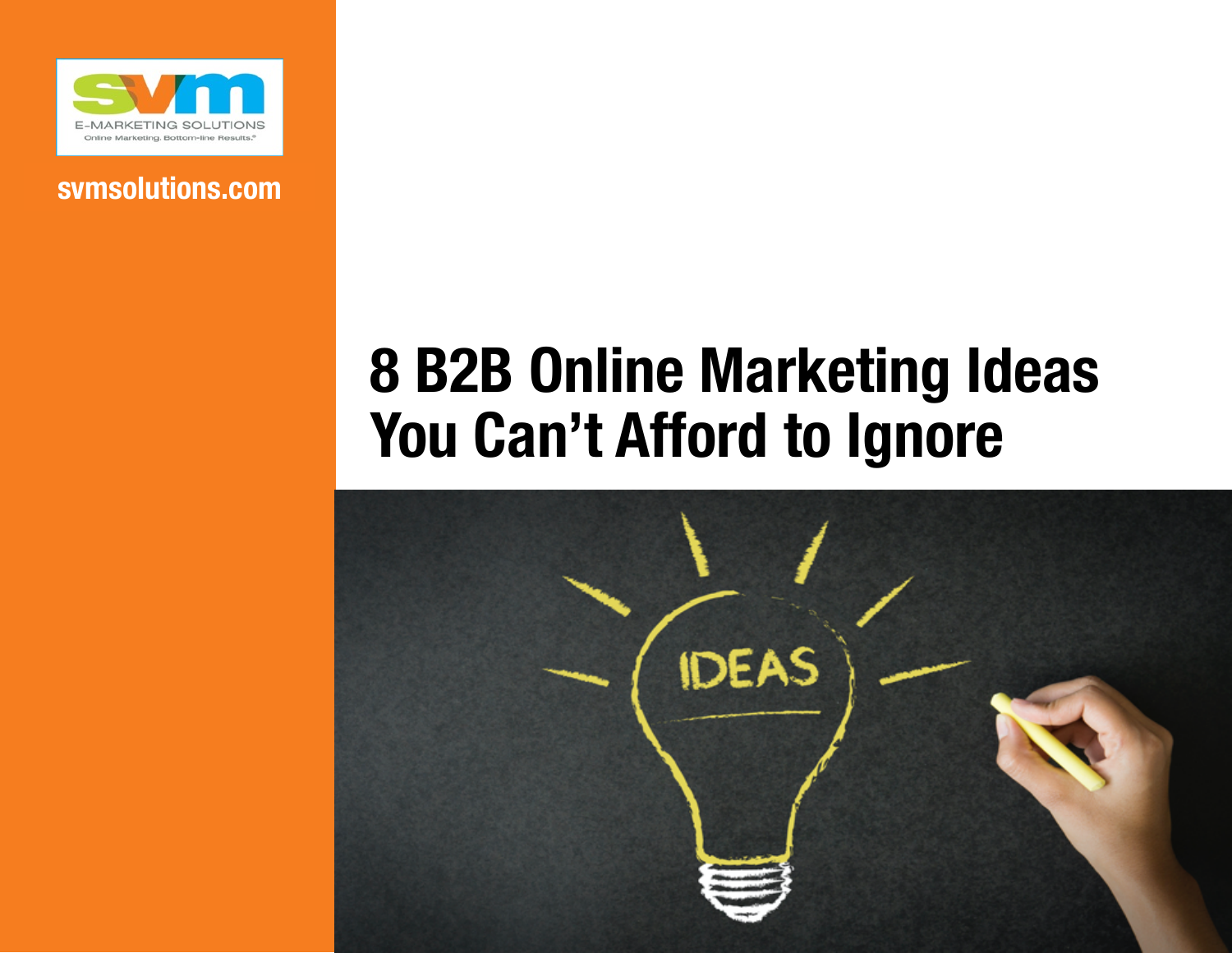### **INTRODUCTION 1 #1- THINK OF MARKETING AS AN INVESTMENT, NOT AN EXPENSE #2 - IGNORE YOUR WEBSITE AT YOUR OWN PERIL #3 - THERE ARE RICHES IN NICHES #4 - ABANDON 'MEGAPHONE' & EMBRACE 'MAGNET' MARKETING 5 #5 - CONTENT MARKETING IS THE NEW ADVERTISING 6 #6 - EMBRACE THE MOBILE MARKETING REVOLUTION 7 #8 - MAKE MARKETING ACCOUNTABLE FOR REVENUE & PROFITS 9 NEXT STEPS 10 ABOUT THE AUTHOR 11 #7 - YOU HAVE AN ONLINE BRAND (WHETHER YOU LIKE IT OR NOT) 8**

# **CONTENTS AT A GLANCE**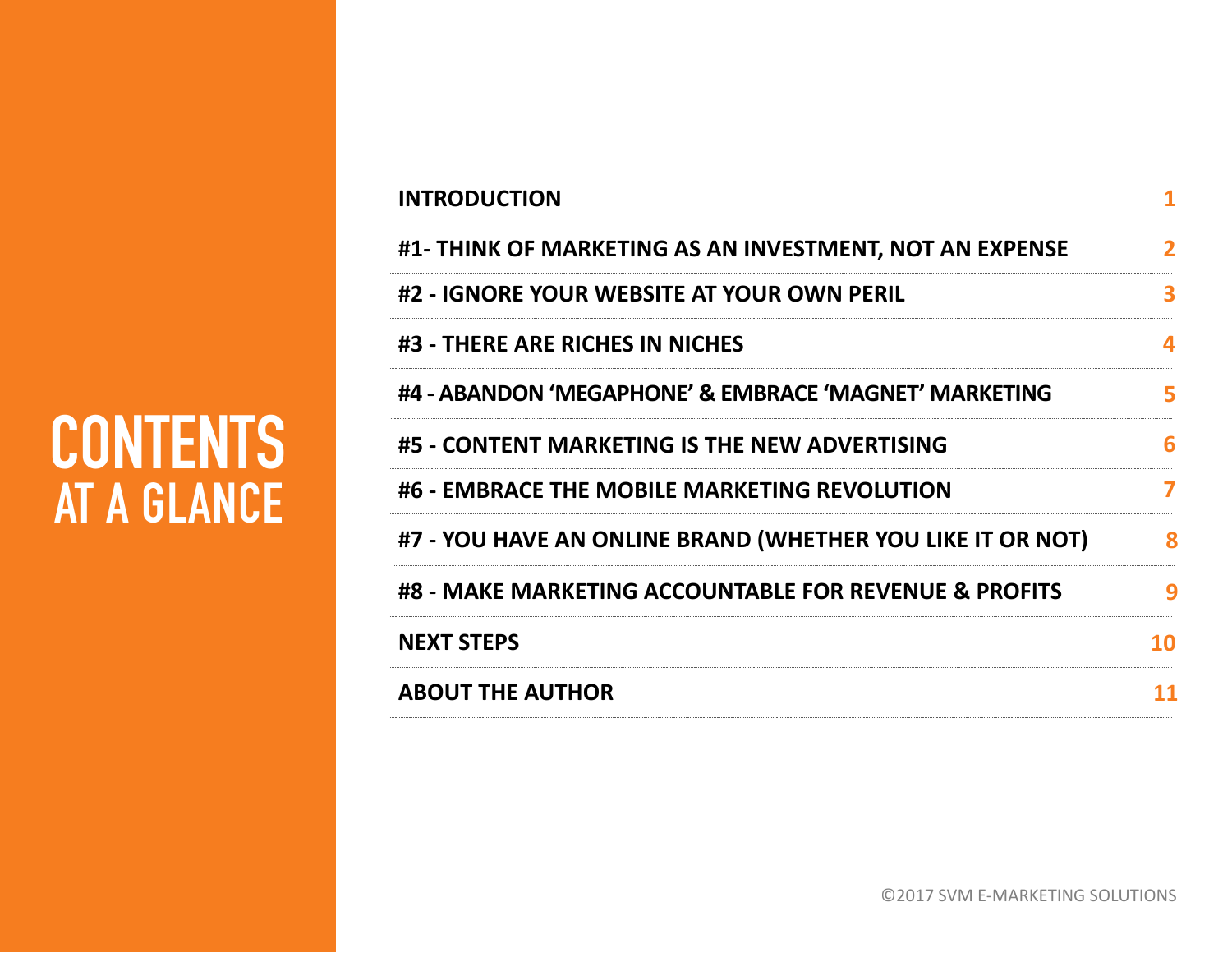## **INTRODUCTION**

#### It's time to embrace online marketing for revenue opportunity.

For generations, distributors and manufacturers relied heavily on face-to-face selling as the primary driver for new business growth. While the role of the salesperson is still critical, your old tactics are no longer enough to compete in this rapidly evolving marketplace. 

The changing face and needs of your customers, combined with the rise of online and mobile technologies in the workplace, have rendered your old tactics inadequate. If you're still relying on marketing strategies from past decades, your company's success may be in question for the next decade. It's time to step up and take action. But what should you do?

To ensure your company's success, you must continually evaluate and evolve how you do business to grow revenue and profits. Online marketing represents a tremendous opportunity for growth for your company, because more business is conducted online now than ever before.

Here are eight B2B online marketing ideas you need to embrace to be successful.

#### **Bob DeStefano**  Online Marketing Strategist & Speaker

Linkedin.com/in/bobdestefano Twitter.com/bobdestefano

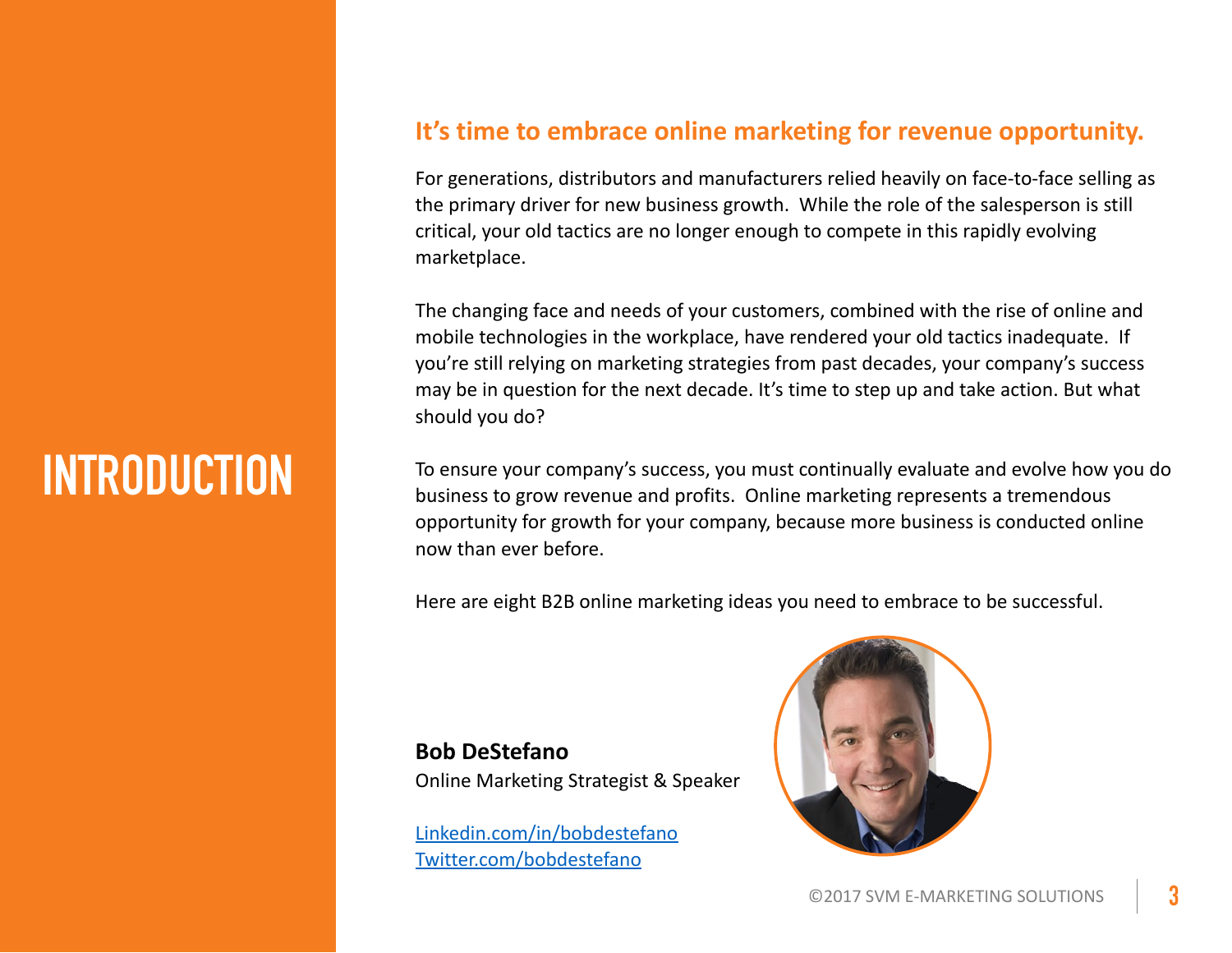### **THINK OF MARKETING AS AN INVESTMENT, NOT AN EXPENSE**

### **#1 - Think of Marketing as an Investment, Not an Expense**

If you think of marketing merely as an expense, chances are you're doing it wrong. Instead, try thinking of marketing as an investment that produces measurable return in the form of qualified leads and bankable sales.

Just as you would carefully review the return on investment for stocks, bonds, and mutual funds in your retirement portfolio, you need to carefully evaluate the return on investment in your company's marketing portfolio.

So, what type of return on investment should your marketing produce? Well, it can produce a measurable return in four ways. Your marketing should:

- **1.** Attract prospects, or new customers. Attracting new customers is where most companies spend the majority of their dollars and time. This is unfortunate, because it can be the most challenging and expensive result to achieve.
- **2. Help customers spend more.** The simplest way to think about this is up-selling and cross-selling via your marketing.
- **3.** Encourage customers to come back more often and buy from you. This is commonly referred to as nurturing, but it's measurable when it's done with defined, revenue-driven purposes.
- **4. Help customers refer new business to you.** Think of it like word of mouth, but with a little help.

It is much easier to sell to existing customers than it is to get new ones, because you have already earned their trust and you have credibility. That's why a balanced investment approach is necessary in marketing, too.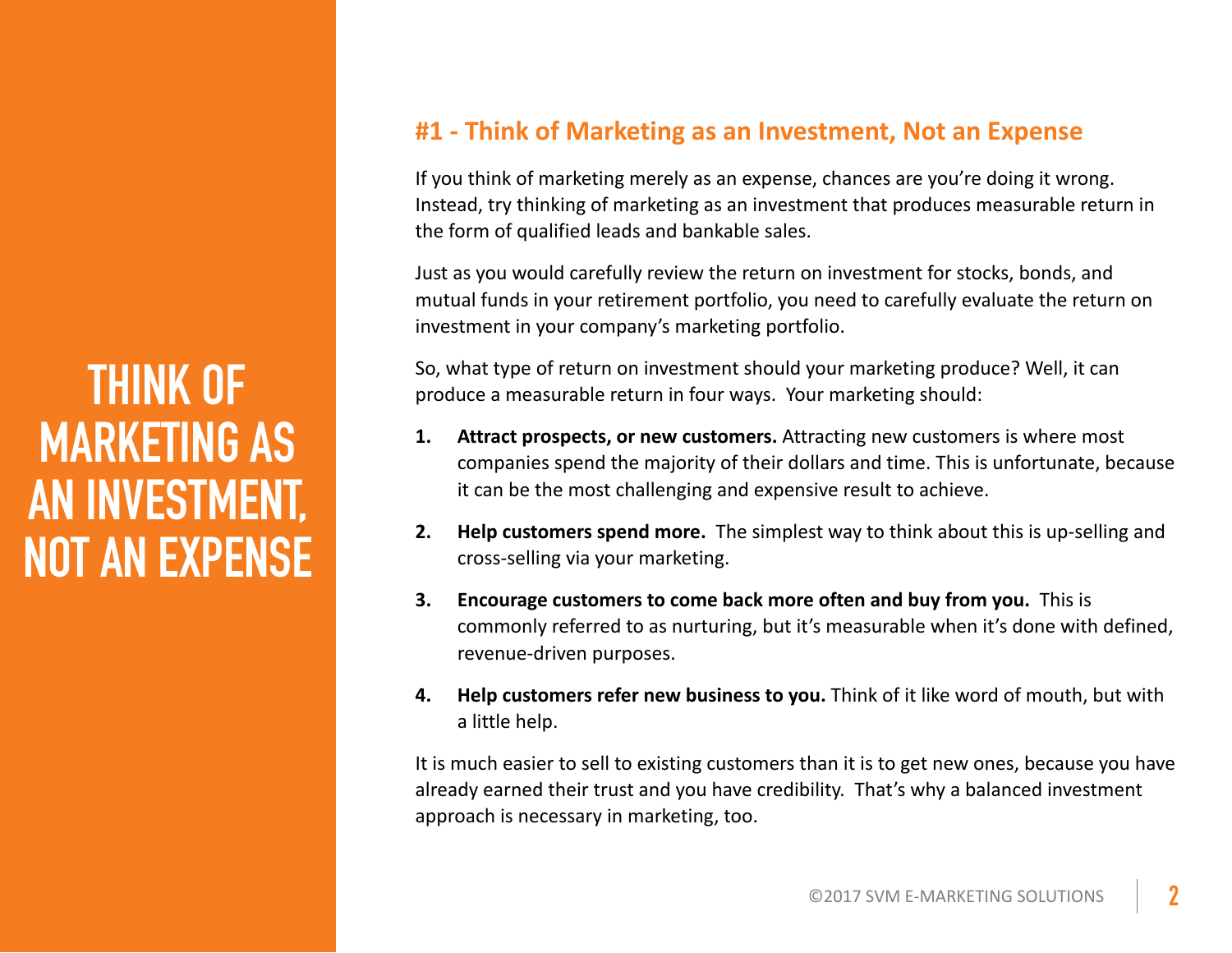### **IGNORE YOUR WEBSITE AT YOUR OWN PERIL**

### #2 – Ignore your Website at your Own Peril

You've put it off long enough; it's time to get serious about your Website.

As the endorsed online marketing consultant for a variety of industrial and B2B trade associations, I review hundreds of distribution Websites each year. Unfortunately, the vast majority of them are just awful. While you may have been able to get away with this in the past, you will not get away with it going forward.

If you use Google on a daily basis to research products and companies, don't you think your customers do too? What do you want them to find? Make it a priority to turn your Website into a customer-focused sales machine.

Your Website should:

- **EXEDER Speak directly to each member of your target audience.** Identify your most profitable customers and address to their unique needs and motivations.
- **EXECTE:** Provide content and features that address your customers' needs. Your customers are not visiting your Website to kill time. Anticipate their needs and provide the solutions they are seeking. And do it quickly.
- **Educate and build trust.** Your Website cannot just sell it must also educate. Serve as a vital resource by offering educational content that helps your customers be more effective.
- **EXELP Help visitors take action easily**. Your Website can not take a passive approach towards generating leads and sales. Offer a variety of well-placed calls to action to convert anonymous visitors into named leads.
- **EXECT:** Make it easy for customers to do business with you. Your Website should serve as the hub of all your marketing activities, providing customers and prospects with an interactive and dynamic way to do business with you.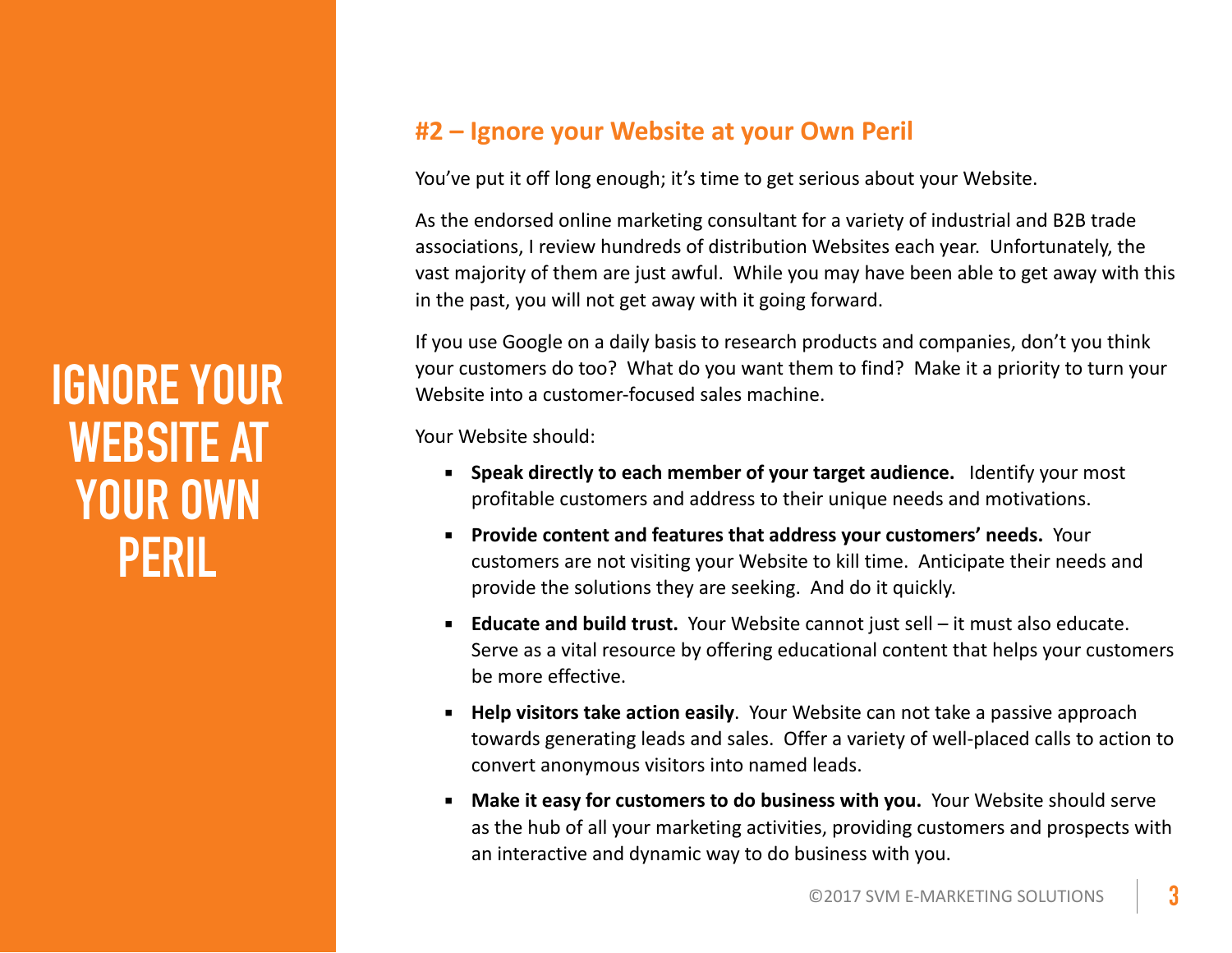## **THERE ARE RICHES IN NICHES**

### **#3 – There are Riches in Niches**

There is a paradox in marketing you need to embrace:

#### The smaller your target market, the bigger your opportunity.

This may seem counter-intuitive, because you may think marketing your business to the widest possible audience will get you the most opportunity. But it's true!

Trying to be all things to all people is a fast track to failure.

If you say your target customer is "everyone"  $-$  the reality is you are targeting no one. Or, to put it another way, when you try to be all things to all people, no one will remember you. You need to become a niche marketer.

There are a number of significant benefits of focusing on a niche.

- a) You have fewer competitors because fewer companies focus on your specialized target market.
- **b)** You become a specialist, and everyone wants to work with a specialist.
- **c)** Your position in the market becomes stronger, which causes your reputation to spread rapidly throughout your target market.
- **d)** Your marketing is more effective and less expensive. Since you know exactly who your ideal customer is and where to market to reach them, you can spend less time and money getting your message out.

My own company is living proof of this concept. If you'd like to know how, ask me. I'd be happy to share my experience.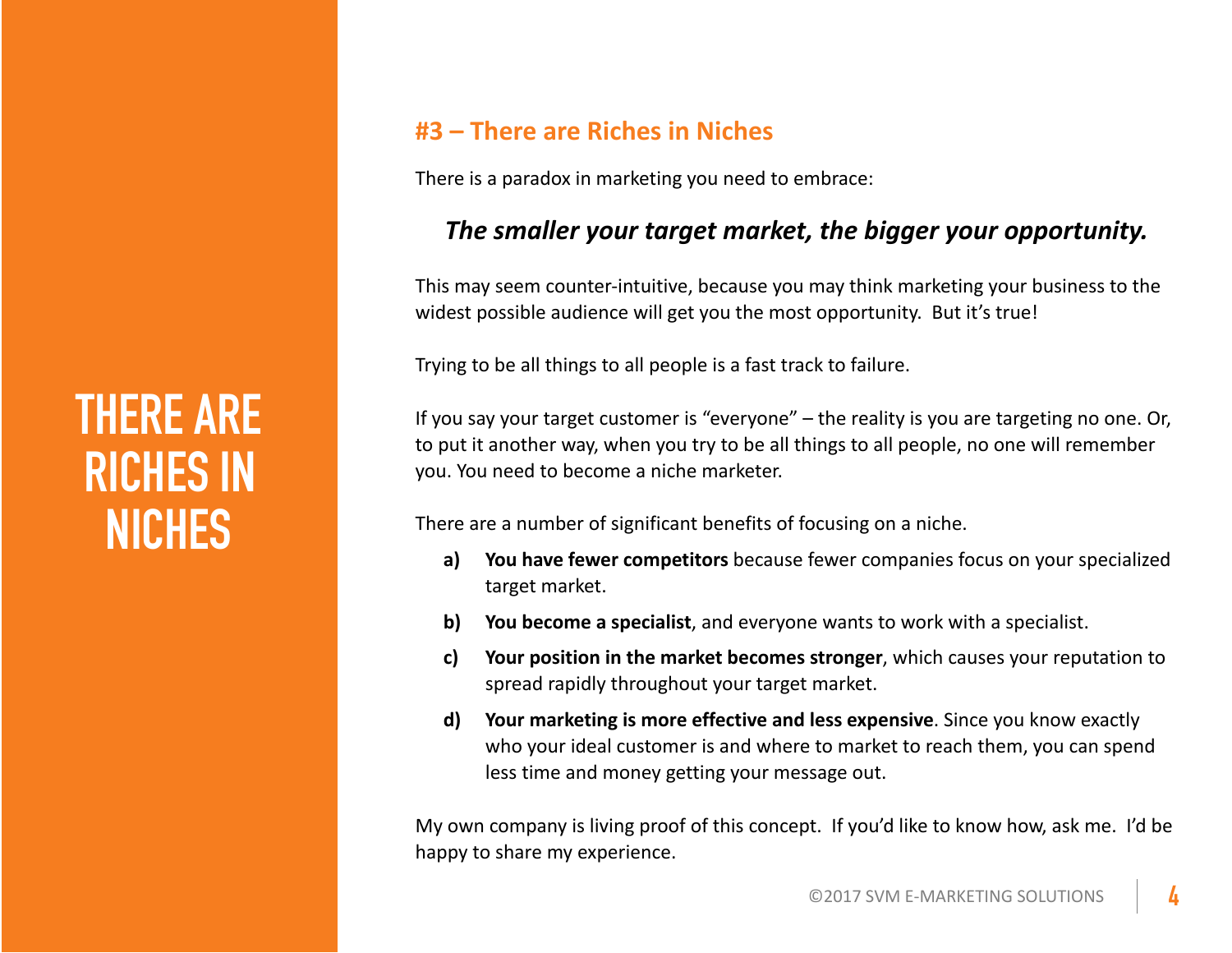**ABANDON 'MEGAPHONE MARKETING' & EMBRACE 'MAGNET MARKETING'**

### **#4 – Abandon 'Megaphone Marketing' & Embrace 'Magnet Marketing'**

Successful B2B companies are realizing that megaphone marketing tactics don't work.

#### **What is Megaphone Marketing?**

Megaphone marketing is shouting at many with the hopes of attracting a few. Examples of megaphone tactics include:

- print advertising (including yellow page advertising/directory advertising)
- untargeted banner advertising
- cold calls/mass email blasts

They no longer work because of a fundamental shift in customer behavior. Customers don't want to be interrupted, and megaphone marketing is an interruption. Customers want to be in control of the information they receive. So, what should you do?

#### **Why Magnet Marketing Works Better**

Magnet marketing overcomes the problems of megaphone marketing by putting the customer in control. It helps you get found by customers at the very moment they have a need for your products and services.

It also allows you to earn trust by providing customers with information they value to attract them to your Website to do business. Examples include:

- content marketing
- search engine optimization (including pay-per-click advertising)
- social media marketing

Not only do magnet marketing tactics generate more leads and sales, but they are also less expensive. According to research, companies that focus on **magnet marketing tactics have a 62% lower cost-per-lead** than companies that focus on megaphone marketing tactics.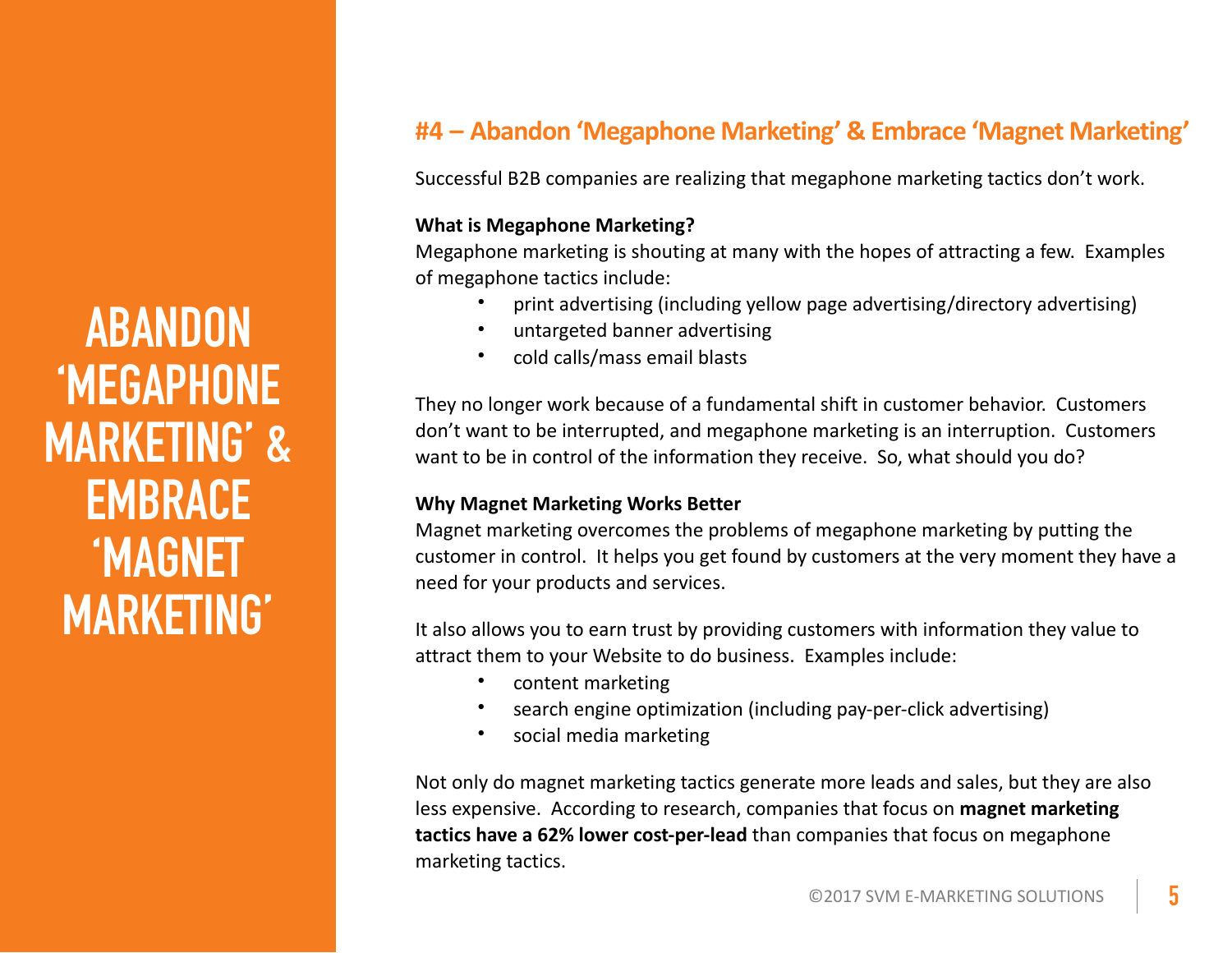### **CONTENT MARKETING IS THE NEW ADVERTISING**

### **#5 – Content Marketing is the New Advertising**

We just talked about how megaphone marketing tactics like print advertising don't work anymore, while magnet tactics like content marketing do. Let's dig deeper.

Search engines, blogs, social networking sites and other online platforms give you a tremendous opportunity to engage directly with customers. Content is the gateway to getting your business there in a way that will get customer attention.

Spend less time focusing on traditional advertising, and more time creating great content that educates. People don't choose to do business with you just because you offer the right products at the right price. They choose you because you and your team have valuable, specialized knowledge about the applications of your products and services. Lead with that specialized knowledge in your marketing by writing:

- **EXECT:** Blog Posts: Insightful and timely short-form Web content that highlights important news, observations, tips, and other useful content.
- **'How To' Articles:** Educational pieces that demonstrate a best practice or littleknown insight to showcase your expertise.
- **EXECT:** White papers: Topical, educational reports or guides oriented toward a particular industry challenge, opportunity, or best practice.
- Videos: Visual demonstrations of a product, best practice, etc. that allow customers to see your company behind the scenes.
- **EXEL TEStimonials and Case Studies:** Poignant examples of words and great experiences of current customers to demonstrate value to prospective customers.
- **Webinars:** Educational seminars conducted over the Web that participants can easily view from their desk - either live or on-demand.

By marketing your knowledge instead of just marketing yourself, you will create a unique differentiation in the marketplace.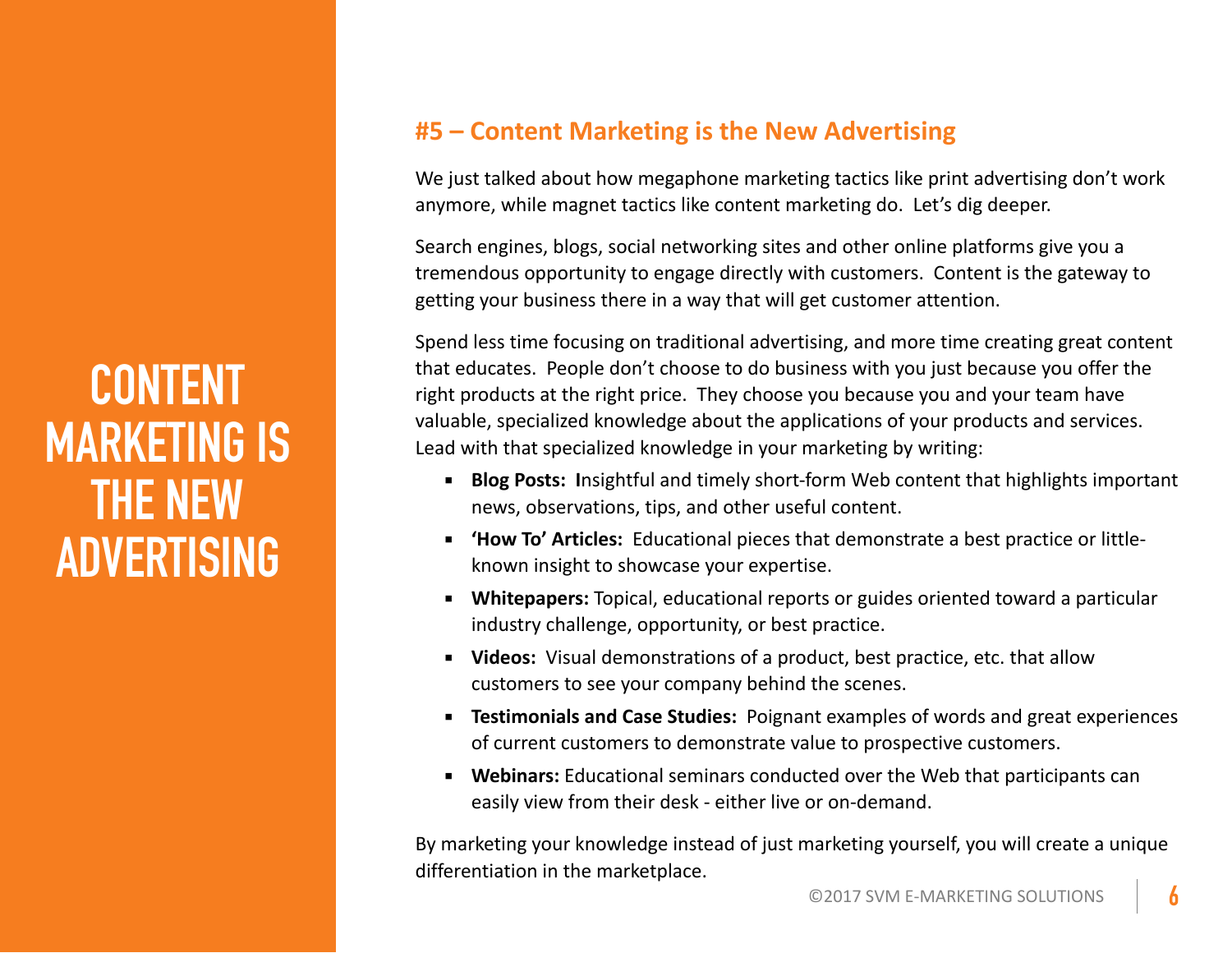### **EMBRACE THE MOBILE MARKETING REVOLUTION**

### **#6 – Embrace the Mobile Marketing Revolution**

Look at people in an elevator, at an airport, or in a boring meeting. Chances are, they are staring down at and poking a rectangular device. In 2010, a Forbes study found that 82 percent of business executives use smartphones. That number is most likely approaching 100 percent by now. And in 2014, mobile devices passed desktop computers as the most common way people access the Web.

If your Website is not mobile friendly yet, it's a liability that won't have staying power.

My clients have seen their mobile web traffic multiply in just the past few years. Some have seen it double; others have seen it triple or quadruple.

Google also ranks sites with mobile-optimized Websites higher in mobile search results than non-optimized Websites. Their reasoning is that mobile-friendly Websites are more useful for mobile searchers, and therefore deserve a higher place in the search engine.

The time to sit back and see how mobile usage develops is over. Here are some ways to capitalize on this trend:

- Responsive websites are the standard—sites that resize themselves according to the device on which people view it. However, mobile site versions are still an option. You can build a custom mobile Website yourself, or take advantage of innovative services like DudaMobile to create a mobile version of your Website in minutes.
- Include more video content on your Website, because it's easier to view than text. Make sure phone numbers are clickable on mobile screens.
- **EXECT** If your business has some function or service that would be enhanced by it, create an app to help your customers and salespeople be more effective

Whatever your strategy, think big about small screens.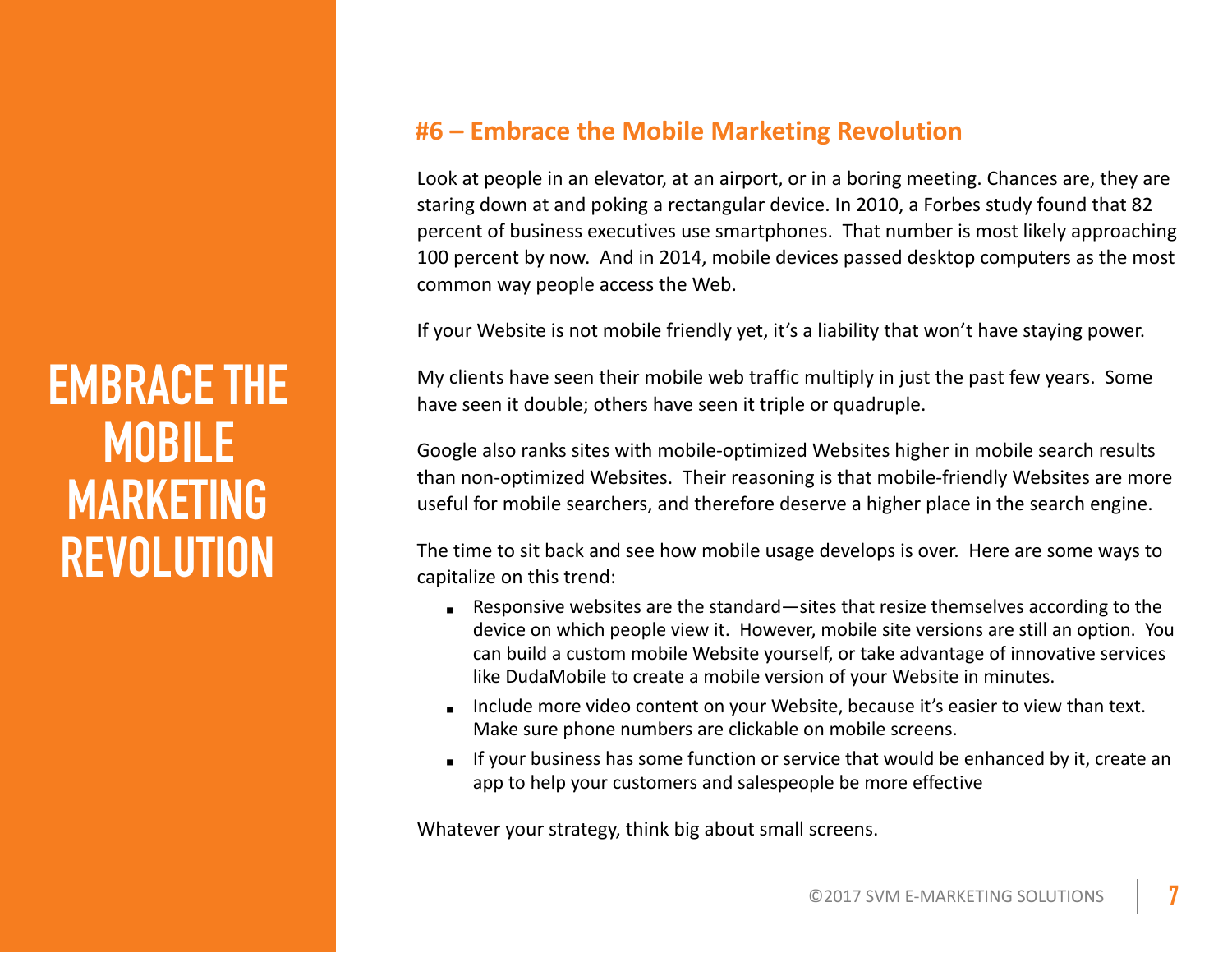### **YOU HAVE AN ONLINE BRAND (WHETHER YOU LIKE IT OR NOT)**

### **#7** – You Have an Online Brand (Whether You Like It or Not)

Most industrial companies give very little thought to branding. They view a brand as "pie in the sky" or something intangible that doesn't have any hard consequences.

What is a brand, anyway? Is it a logo? Is it a tagline? Is it an advertising campaign? I think Jeff Bezos, founder of Amazon, put it best when he said, "Your brand is what people say about you when you're not in the room." In the online world, there is no hiding your brand. And trust me, people are talking.

According to a study by Deloitte, over 70% of people use Google to find information online every day. Do not be mistaken: people are Googling you.

Go ahead, Google your company name. What do you see? Are you happy? What customers find when they search can have serious consequences for your business.

It's not just your own Website or content that customers can find. Word-of-mouth is not what it used to be. Now, thanks to the infinite power of the Web, customers can share their rants and raves instantly with a worldwide audience. Aggregators and other sources can publish whatever they want if it's legal (and sometimes even if it isn't). As a result, you have an online brand whether you like it or not.

In such a connected world, your online image is everything. And if your online image is poor or tarnished, it can have a huge impact on your business in multiple areas – not just marketing. It can harm your:

- Lead generation and sales process
- Customer and employee recruiting/retention
- Even your business financing (banks can Google too)

Pay attention to your online brand and take proactive efforts to manage it.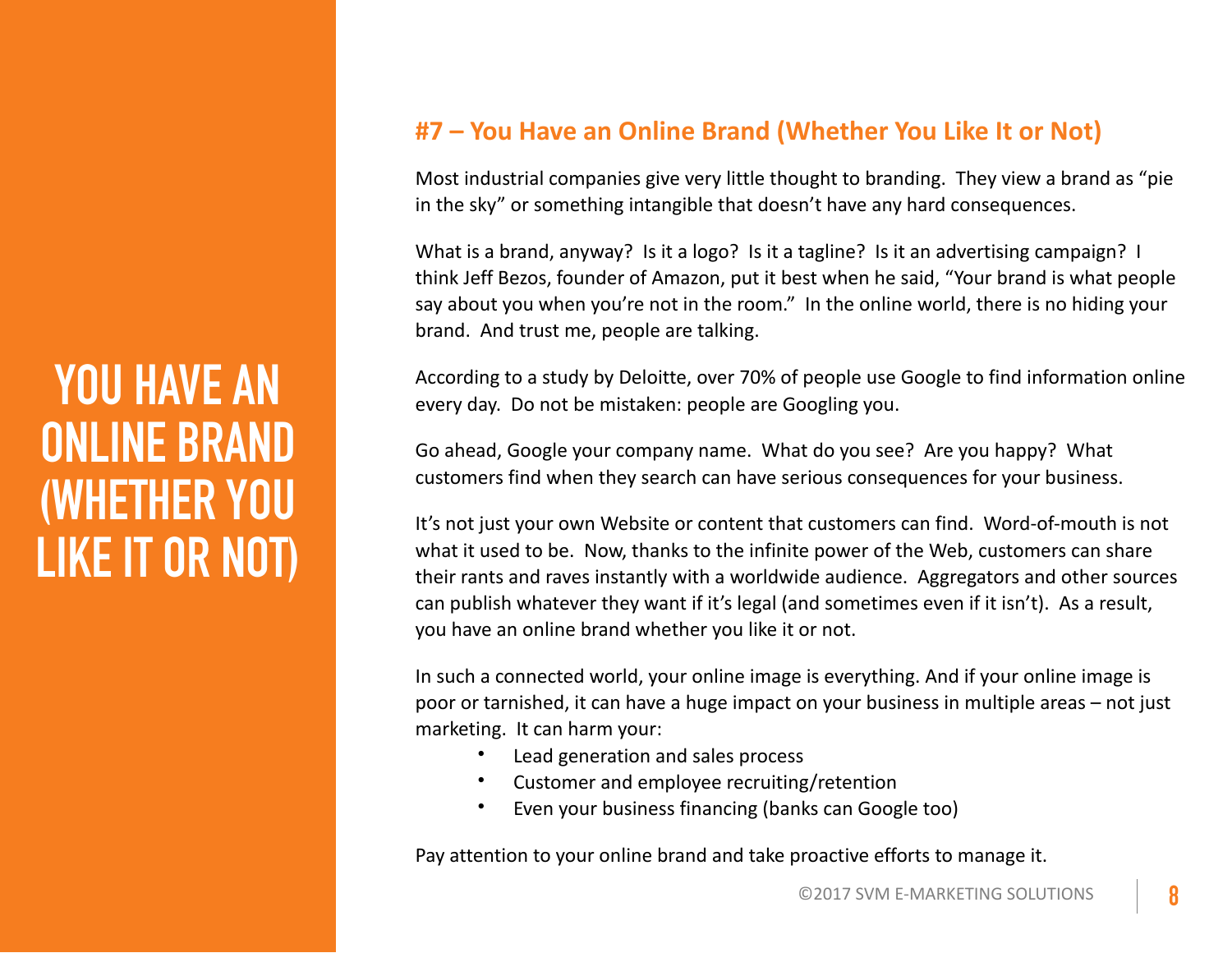### **MAKE MARKETING ACCOUNTABLE FOR REVENUE AND PROFITS**

#### **#8 – Make Marketing Accountable for Revenue and Profit**

How will you know if your online marketing program is a success? Gone are the days when a marketer can rely on subjective measures, gut feel or esoteric statistics like 'hits.' Marketing needs to be accountable for revenue and profits so you can easily identify the activities that are working and not working. To be successful with online marketing, you need to accurately measure the bottom-line impact on your business.

With the right tools and strategies, that isn't as hard as it might seem. With good data, you can make better marketing decisions and measure your online marketing success.

Since your Website is the hub of your online marketing efforts, it's also the most crucial part of your ROI measurement efforts. The good news is that there are free Web Analytics solutions that make this easy.

#### **Online Marketing Analytics = Accountability for ROI**

Google Analytics does a fantastic job of helping you measure how well your Website is working towards achieving your business goals. It's free reports will show you how people found your site, what content they looked at and what calls to action enticed them to reach out. This provides you with vital information on the current success of your Website, and provides ideas for how you can improve your results in the future. Make sure you have it installed and configured properly as a first step.

Once you get a taste of marketing measurement, you will be hooked. Soon you will want to measure results for all of your marketing, including inbound phone calls, and on-and offline efforts. Marketing analytics tools will provide you with the solution. Leveraging trackable campaign IDs and unique toll-free numbers, you can track the results of every penny you spend. Finally, you'll really know what marketing ROI looks like. That's the key to accountability.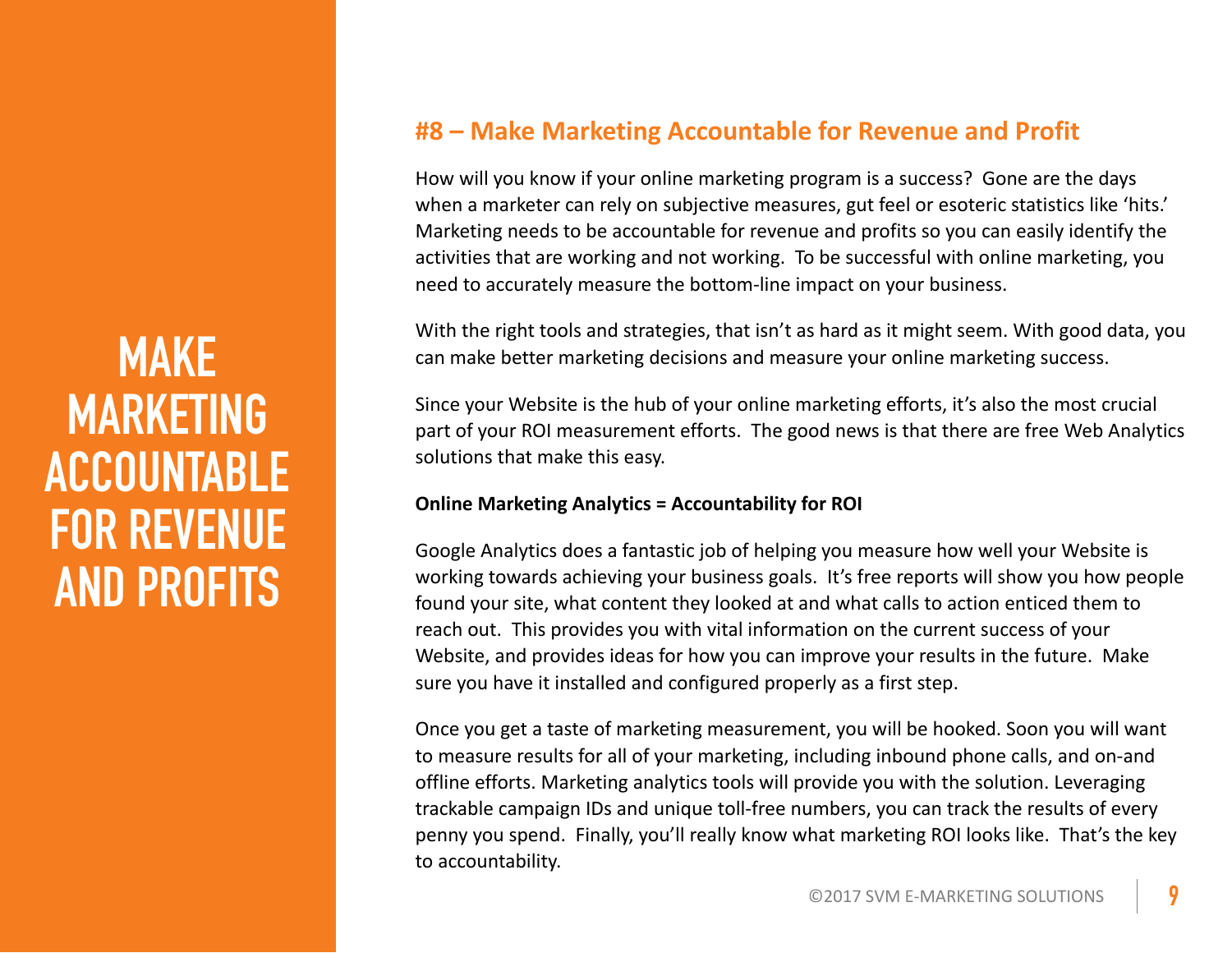## **NEXT STEPS**

#### **Do something!**

Becoming proficient in online marketing is neither a fad nor changing for change's sake. It's truly a vital skill as business culture and practices keep abreast of technology and human habits and preferences.

I didn't write this book to embarrass you or make you feel bad about what you don't know. I wrote it to share the awesome potential of B2B online marketing and provide you with some core ideas to embrace for success.

Now, go out there and make me proud!

A great next step will be to setup a free consultation with me, Bob DeStefano, to discuss your B2B online marketing strategy.

I guarantee I'll provide you with tips and ideas you can use immediately to boost your results.

Call me at (877) 786-3249 x234 or click the link below to schedule your consultation.

### **SCHEDULE CONSULTATION**